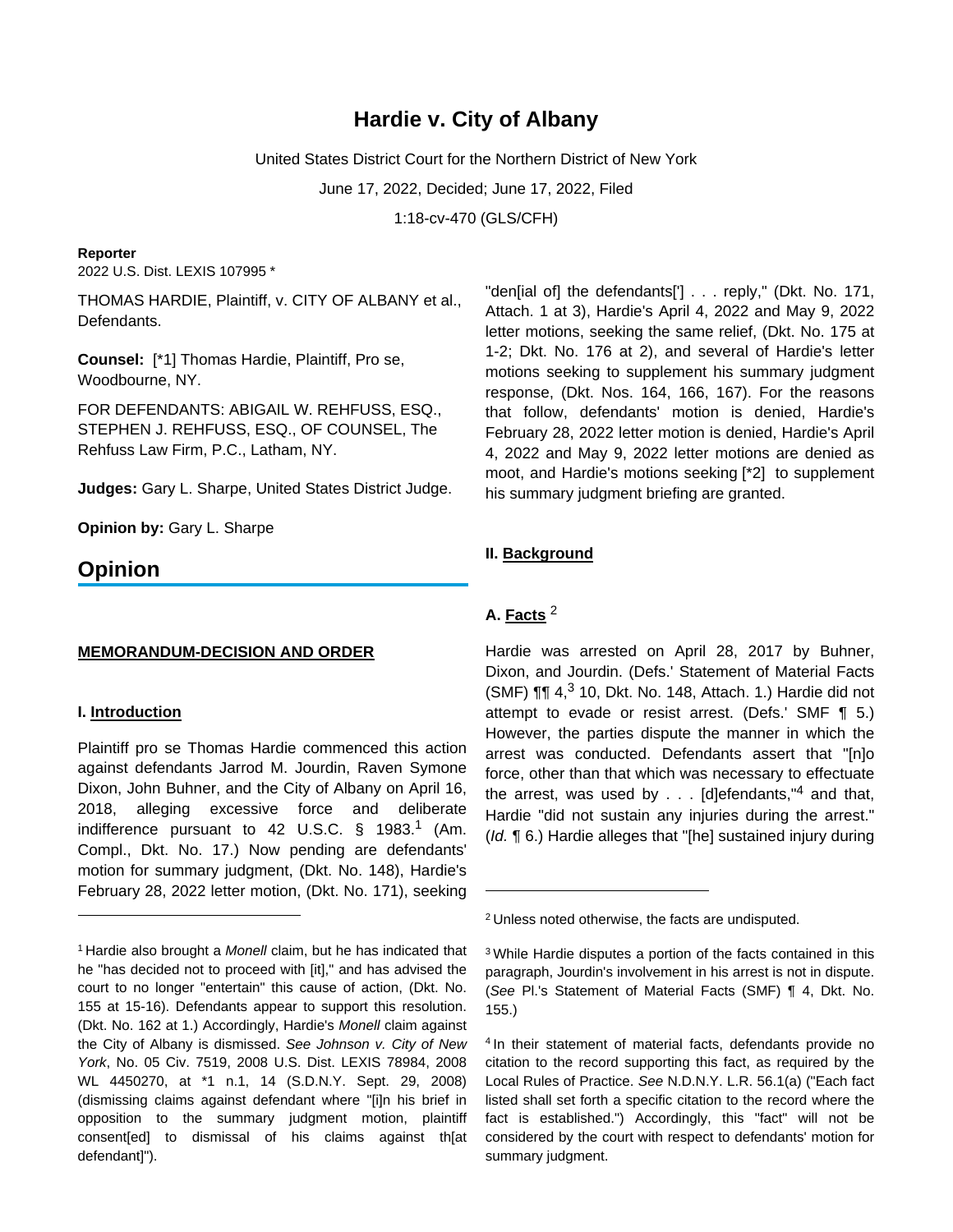[the] arrest." (Pl.'s SMF  $\P$  6.)<sup>5</sup> While defendants acknowledge that Hardie may have suffered an injury at some point prior to his arrest, they do not note the extent of the injury, other than that it "was minor." (Defs.' SMF ¶ 7.) Hardie asserts that he suffered a hand injury that was "severe . . . . [,] painful, lacerated, bleeding[,] and swollen," and that it was later "diagnosed as fractured with a developed deformity." (Pl.'s SMF ¶ 7.) There is further dispute between the parties regarding what, if any, medical attention Hardie received after his arrest. [\*3] Defendants allege that Albany Fire Department EMS examined Hardie's injury while he was in custody, but that Hardie refused any further treatment. (Defs.' SMF ¶ 13.) Hardie alleges that he received no treatment from EMS. (Pl.'s SMF ¶¶ 13-14.)

#### **B. Procedural History**

Hardie commenced this action in April 2018, alleging a deliberate indifference claim under the Fourteenth Amendment, an excessive force claim under the Fourth Amendment, and a Monell claim. (Compl., Dkt. No. 1.) Hardie amended his complaint on September 13, 2019, (Am. Compl.), and defendants answered, (Dkt. No. 28). Hardie moved to strike a portion of defendants' answer, (Dkt. No. 29), and defendants cross-moved to dismiss the amended complaint, (Dkt. No. 34). Hardie then moved for sanctions, (Dkt. No. 48), and partial summary judgment, (Dkt. No. 50). By Memorandum-Decision and Order, the court denied Hardie's motion to strike, motion for sanctions, and motion for partial summary judgment, and granted in part and denied in part defendants' motion to dismiss, leaving Hardie's Monell claim against the city of Albany, Fourteenth Amendment deliberate indifference claim against Jourdin and Dixon, and a Fourth Amendment excessive force claim against Jourdin, Dixon, and Buhner remaining. (Dkt. No. [\*4] 57.) Defendants now move for summary judgment on these claims, (Dkt. No. 148), and Hardie seeks "den[ial of] the defendants['] . . . reply," (Dkt. No. 171, Attach. 1; Dkt. No. 175; Dkt. No. 176), and to supplement his summary judgment briefing. (Dkt. Nos. 166, 167, 171.)

#### **III. Standard of Review**

The standard of review under Fed. R. Civ. P. 56 is well settled and will not be repeated here. For a full discussion of the governing standard, the court refers the parties to its prior decision in Wagner v. Swarts, 827 F. Supp. 2d 85, 92 (N.D.N.Y. 2011), aff'd sub nom. Wagner v. Sprague, 489 F. App'x 500 (2d Cir. 2012).

#### **IV. Discussion**

#### **A. Deliberate Indifference**

Defendants argue that they are entitled to summary judgment on Hardie's deliberate indifference claim because Hardie was not denied medical care and his injury was not sufficiently serious. (Dkt. No. 148, Attach. 3 at 3-4.) Defendants further assert that "there is simply no proof that . . . [d]efendants' actions . . . amounted to anything more than mere negligence, inasmuch as they either did not observe any injury to . . . [Hardie], or regarded the injury as minor." (Id. at 4.)

A pretrial detainee's claim for deliberate medical indifference is analyzed under the Fourteenth Amendment. See Bruno v. City of Schenectady, 727 F. App'x 717, 720 (2d Cir. 2018); accord Sims v. City of New York, 788 F. App'x 62, 63 (2d Cir. 2019). To succeed under the Fourteenth Amendment standard, a plaintiff must satisfy (1) "an objective prong showing [\*5] that the challenged conditions were sufficiently serious to constitute objective deprivations of the right to due process," and (2) "a subjective prong showing that the defendants acted with at least deliberate indifference to the challenged conditions." Sims, 788 F. App'x at 63 (internal quotation marks and alterations omitted). "The [objective prong] requires a condition of urgency, one that may produce death, degeneration, or extreme pain." Bruno, 727 F. App'x at 720 (internal quotation marks omitted). The second prong requires proof that the defendant either "acted intentionally to impose the alleged condition, or recklessly failed to act with reasonable care to mitigate the risk that the condition posed to the pretrial detainee even though the defendant[] knew, or should have known, that the condition posed an excessive risk to health or safety." Id. (emphasis, internal quotation marks, and citation omitted).

Defendants have met their initial summary judgment burden by asserting that "[Hardie] was offered medical treatment but refused the same during the booking process at South Station," (Dkt. No. 148, Attach. 3 at 4;

<sup>5</sup>While Hardie's statement of material facts does not contain paragraph numbers, he begins his paragraphs by noting which paragraph(s) of defendants' statement of material facts he is responding to (e.g. "Response to par. 1-3"; "Response to par. 5"), and the court cites to these numbers for the sake of clarity.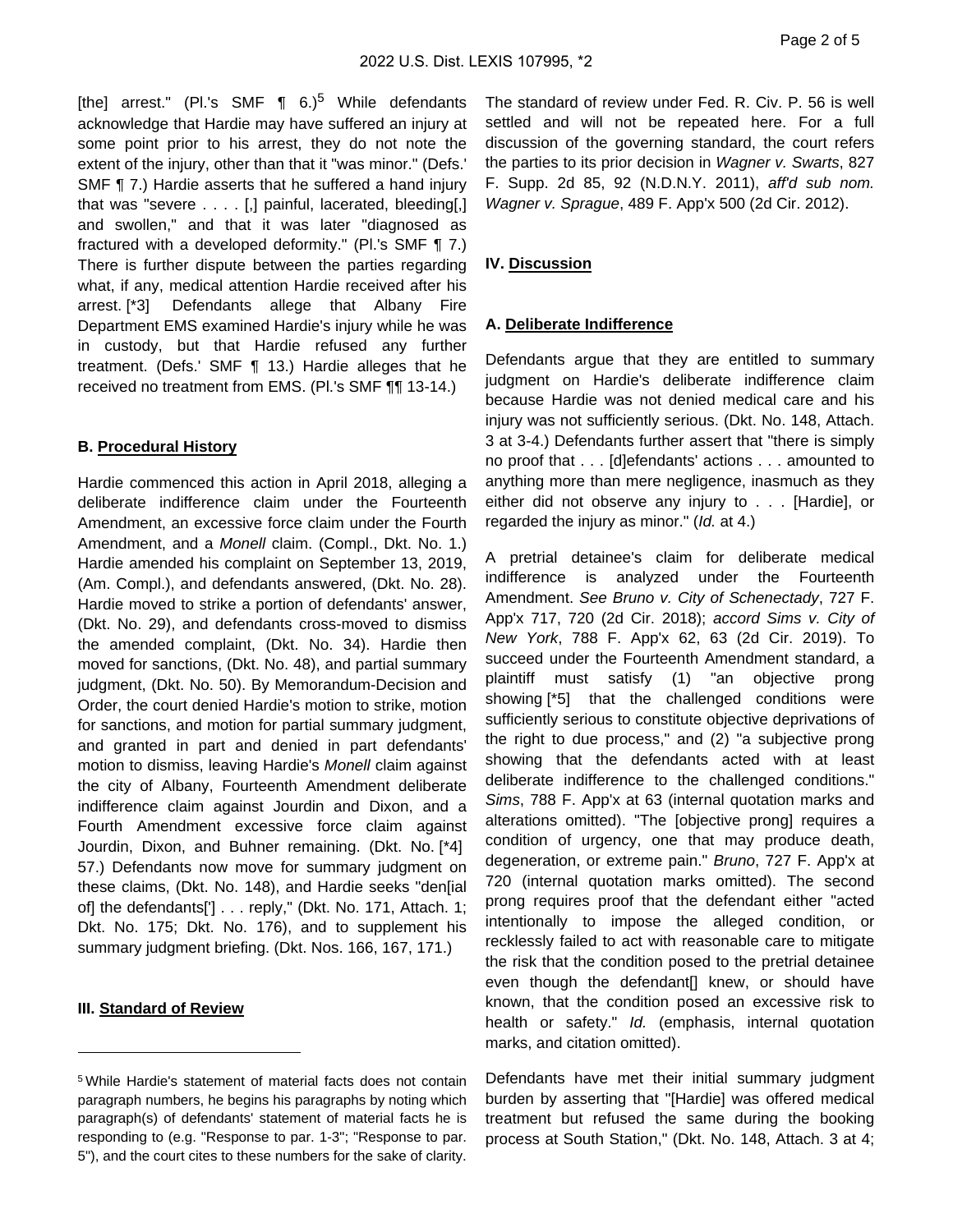see Defs.' SMF ¶¶ 7, 13), and supporting that contention by citing to Dixon's interrogatory response stating [\*6] that "medical attention was provided to [Hardie]," (Dkt. No. 148, Attach. 13 ¶¶ 8,13,14), Hardie's "Admission Screening Sheet," which noted that "EMS looked at [Hardie's injury] but that Hardie refused treatment, (Dkt. No. 148, Attach. 6), and the booking clerk's affidavit attesting to the accuracy of the Admission Screening Sheet. (Dkt. No. 148, Attach. 11 ¶ 5). However, summary judgment must be denied on this point because Hardie has sufficiently demonstrated that there is a triable issue of material fact, asserting that he "was not provided med[ical] attention during booking . . . or at anytime," and arguing that the "Admission Screening Sheet" is inaccurate and was retroactively altered. (Pl.'s SMF ¶¶ 7, 9, 12, 13, 14.) In support of his position Hardie notes that he did not sign the admission sheet and that there are marks on the admission sheet that indicate an alteration. (Pl.'s SMF ¶¶ 9, 12, 13, 14; see Dkt. No. 157, Attach. 7.) Further, Hardie cites to a letter from the City of Albany Department of Fire and Emergency Services, that affirmed that no record existed indicating that he was seen by EMS at booking. (Dkt. No. 157, Attach. 2.)

Additionally, defendants' argument that [\*7] "a superficial laceration on [Hardie's] hand . . . does not constitute a 'serious injury,'" nor does a broken finger, (Dkt. No. 148, Attach. 3 at 4), even if accurate, does not persuade the court here. While in defendants' memorandum of law, they contend that a broken finger and "superficial" laceration are the extent of Hardie's injuries, (Dkt. No. 148, Attach. 3 at 4), nowhere in their statement of material facts do they allege and support this, (see generally Defs.' SMF). The court has carefully reviewed defendants' statement of material facts, and nowhere do defendants assert the extent of Hardie's injuries, only mentioning a potential injury to his hand, rather than finger. (*Id.*  $\P$  7.) Even if defendants had met their burden here, Hardie has demonstrated a triable issue of fact. In an affidavit, Hardie notes that he was diagnosed with a fractured right hand, which "healed abnormally" and resulted in "deform[ation]," along with a loss of range of motion and strength, and pain in his hand, arm, shoulder, and neck. (Dkt. No. 155, Attach. 2 ¶ 7.) He further provides an Albany County Sheriff's Office form and other medical records which indicate that Hardie's injury was not limited [\*8] to a broken finger and "superficial" laceration, (Dkt. No. 156, Attachs. 4, 5, 6, 7), but also included a fractured hand, (Dkt. No. 166). Accordingly, summary judgment on this issue must be denied. See Small v. Clements, No. 3:18 cv-1731, 2018 U.S. Dist. LEXIS 186256, 2018 WL

5634942, at \*3 (D. Conn. Oct. 31, 2018) ("While courts generally hold that a broken finger is not serious, broken bones in the hand are considered serious medical needs."); Royal v. Annucci, No. 16 CV 6517, 2017 U.S. Dist. LEXIS 118380, 2017 WL 3207805, at \*5 (S.D.N.Y. July 27, 2017) ("Courts in this circuit have found hand injuries, including broken bones, to constitute a sufficiently serious medical injury.")

Finally, defendants contend that Hardie has not satisfied the subjective prong of his deliberate indifference claim because their "actions, at worst, amounted to [no]thing more than mere negligence, inasmuch as they either did not observe any injury to [Hardie], or regarded the injury as minor." (Dkt. No. 148, Attach. 3 at 4.) However, defendants do not cite to their statement of material facts—or any source for that matter—to support this position. The court has thoroughly reviewed defendants statement of material facts and there are no references to defendants "either . . . not observ[ing] any injury to [Hardie], or regard[ing] the injury as minor," (id.; see generally Defs.' SMF), and, [\*9] in fact, there is evidence in the record that cuts against this. (Dkt. No. 156 ¶ 13; Dkt. No. 156, Attach. 3 ¶ 8.) Even if defendants had carried their burden on this issue, Hardie has established the existence of a disputed issue of material fact, by providing evidence that defendants were aware of his injury and did not provide him with any medical attention. (Pl's SMF ¶ 7; Dkt. No. 156 ¶ 13; Dkt. No. 156, Attach. 3 ¶ 8; Dkt. No. 157, Attach. 2.)

## **B. Excessive Force**

Defendants argue that they are entitled to summary judgment on Hardie's excessive force claim because Hardie's injury was "de minimis," not caused by defendants, and because "[d]efendants did not use any force other than that which was necessary to take Plaintiff into custody." (Dkt. No. 148, Attach. 3 at 4-6.)

"In order to establish that the use of force to effect an arrest was unreasonable and therefore a violation of the Fourth Amendment, [a] plaintiff[] must establish that the government interests at stake were outweighed by the nature and quality of the intrusion on [the plaintiff's] Fourth Amendment interests." Barlow v. Male Geneva Police Officer Who Arrested Me on Jan. 2005, 434 F. App'x 22, 26 (2d Cir. 2011) (internal quotation marks and citation omitted). "In other words, the factfinder must determine whether, in light of the totality of the [\*10] circumstances faced by the arresting officer, the amount of force used was objectively reasonable at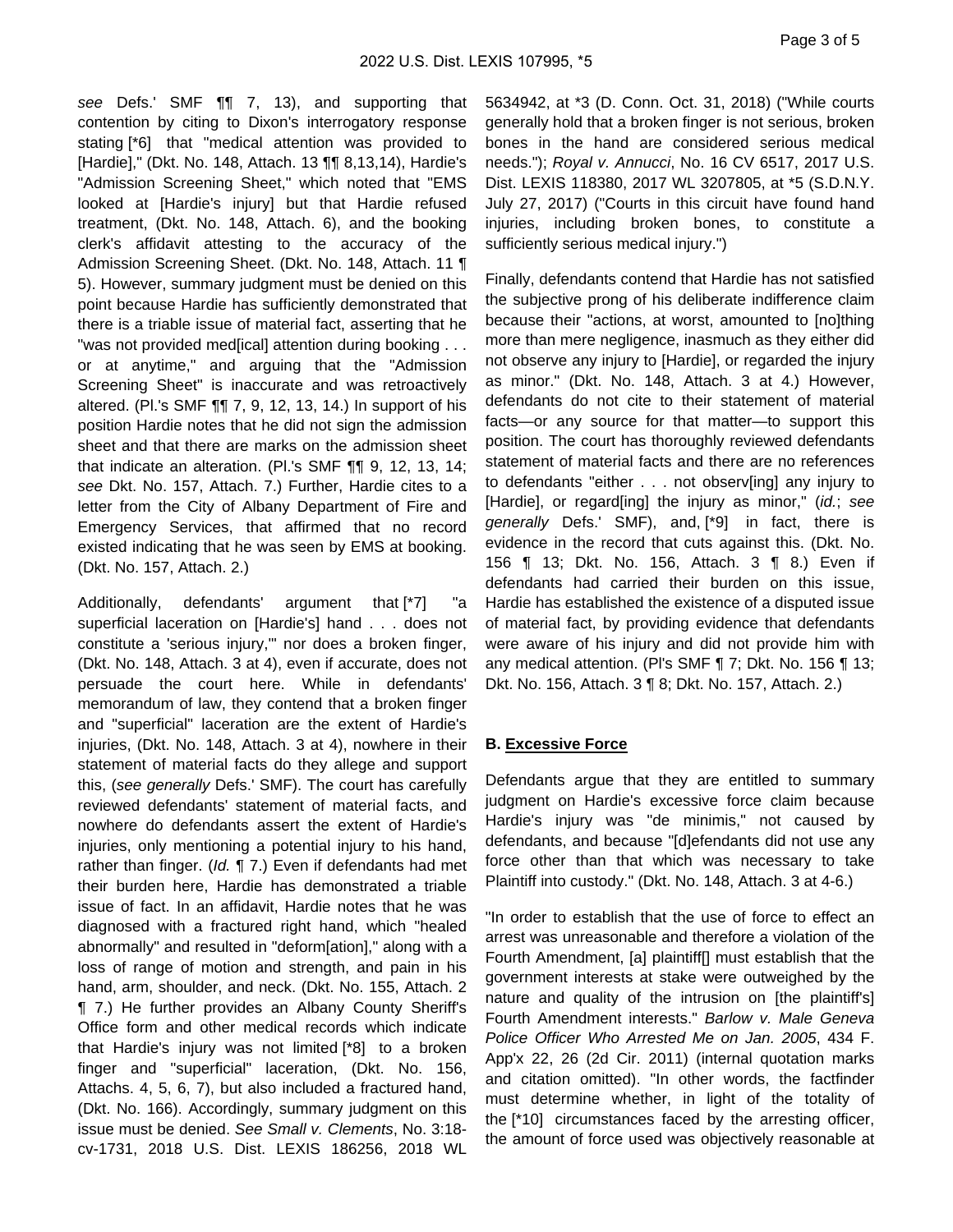the time." Id. (quoting Amnesty Am. v. Town of West Hartford, 361 F.3d 113, 123 (2d Cir. 2004)).

"[C]laims of excessive force arising in the context of an arrest under the Fourth Amendment's objective reasonableness test," are analyzed "paying 'careful attention to the facts and circumstances of each particular case, including the severity of the crime at issue, whether the suspect poses an immediate threat to the safety of the officers or others, and whether he is actively resisting arrest or attempting to evade arrest by flight.'" Phelan v. Sullivan, No. 12-3604-cv, 541 Fed. Appx. 21, 2013 WL 5183664, at \*2 (2d Cir. Sept. 17, 2013) (quoting Graham v. Connor, 490 U.S. 386, 396, 109 S. Ct. 1865, 104 L. Ed. 2d 443 (1989)). The entirety of the record must be evaluated "from the perspective of a reasonable officer on the scene, rather than with the 20/20 vision of hindsight." Papineau v. Parmley, 465 F.3d 46, 61 (2d Cir. 2006) (quoting Graham, 490 U.S. at 396)); accord Tracy v. Freshwater, 623 F.3d 90, 96 (2d Cir. 2010). Indeed, "[n]ot every push or shove, even if it may later seem unnecessary in the peace of a judge's chambers, violates the Fourth Amendment." Tracy, 623 F.3d at 96 (quoting Graham, 490 U.S. at 397).

Assuming without deciding that Hardie's injury was minor, his claim is not foreclosed. See Rizk v. City of New York, 462 F. Supp. 3d 203, 224 (E.D.N.Y. May 22, 2020) ("Fourth Amendment excessive force claims cannot be dismissed solely for failure to establish more than de minimis injury."); see also Smith v. Murphy, 634 F. App'x 914, 917 (4th Cir. 2015); United States v. Rodella, 804 F.3d 1317, 1328-29 (10th Cir. 2015); but see Smith v. Sawyer, 435 F. Supp. 3d 417, 440 (N.D.N.Y. Jan. 27, 2020).

Further, disputed material issues of fact exist here, such that a trial is necessary. While defendants [\*11] argue that "[n]o force, other than that which was necessary to effectuate the arrest, was used by [d]efendants," (Defs.' SMF ¶ 6; see also Dkt. No. 148, Attach. 3 at 4-6), as previously noted, they provide no record support for that claims. See supra note 4. Defendants further assert that Hardie was not injured during his arrest, but that his injury was the result of his own conduct prior to his arrest, (Defs.' SMF ¶¶ 6, 7), citing to Dixon's interrogatory response, which states "no injuries were sustained [by Hardie] from the said arrest," (Dkt. No. 148, Attach. 13 ¶ 12), and a domestic incident report, investigation report, and arrest report, all of which indicate that Hardie was engaged in behavior prior to his arrest that *may have* injured him, (Dkt. No. 148, Attachs. 4, 5, 8). Hardie counters this narrative by citing to prior

testimony from Dixon stating that, because Hardie was not immediately compliant "[Dixon's] partner stepped in and helped [Dixon] get compliance," (Dkt. No. 155, Attach. 4 at 17), grand jury testimony from Jourdin stating that he did not observe any blood on Hardie's hand prior to his arrest, (Dkt. No. 155, Attach. 5 at 18), and a witness affidavit stating [\*12] that the arresting officers "without a word, . . . threw [Hardie] down on his stomach, and kept him pinned to the street," (Dkt. No. 156, Attach. 1). From this record, there is a dispute as to the force used to arrest Hardie, and at what point he sustained his injury, precluding summary judgment on his excessive force claim.

#### **C. Hardie's Motions**

Hardie seeks "den[ial]" of defendants' reply brief "[f]or [f]ailing reply service of process upon plaintiff, and misleading the court with an untruthful certificate of service." (Dkt. No. 171; see Dkt. No. 175; Dkt. No. 176.) However, defendants have supplied the court with "the letter of transmittal dated May 5, 2021 together with a copy of the certificate of mailing," (Dkt. No. 172), and while Hardie maintains that this is "untruthful," he fails to substantiate his claim. Hardie also filed a sur-reply,  $6$ (Dkt. No. 163), on May 19, 2021, fourteen days after defendants' allegedly unnoticed reply, indicating the he received the reply. Accordingly, Hardie's February 28, 2022 letter motion, (Dkt. No. 171), is denied, and Hardie's April 4, 2022 and May 9, 2022 letter motions, (Dkt. Nos. 175, 176), are denied as moot.

Finally, Hardie's letter motions [\*13] seeking to supplement his summary judgment briefing, (Dkt. Nos. 164, 166, 167), are granted, given Hardie's pro se status, the fact that he simply seeks to include medical documents unavailable to him at the summary judgment deadline due to COVID-19, and because he raises no new arguments.

#### **V. Conclusion**

**WHEREFORE**, for the foregoing reasons, it is hereby

<sup>&</sup>lt;sup>6</sup> Given that Hardie's sur-reply, (Dkt. No. 163), was not permitted by the court and filed in violation of Local Rule 7.1(a), it is stricken, along with his unpermitted reply, (Dkt. No. 173), and supplemental reply, (Dkt. No. 174), filed in connection with his non-dispositive letter motion. See N.D.N.Y. L.R. 7.1(a).